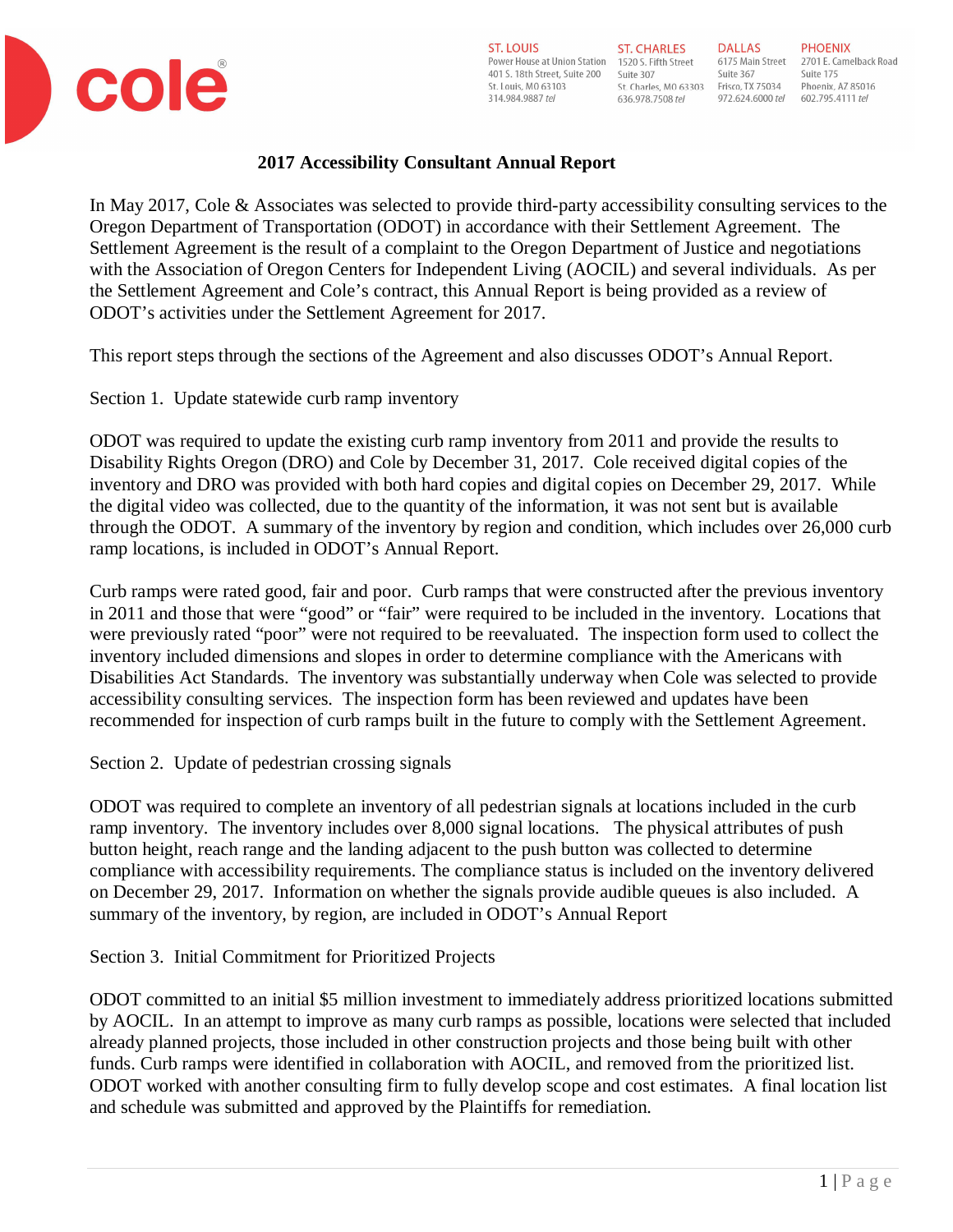The cost of building curb ramps includes not only the cost of construction, but the scoping, design, estimates, and right of way considerations. The \$5 million is dedicated to fund every stage of the project. Pedestrian signal locations have not yet been identified and prioritized by the Plaintiffs.

Section 4. Remediation of curb ramp inventory

All curb ramp locations identified in the inventory as "fair" or "poor" must be remediated by December 2032 in accordance with the Settlement Agreement. No curb ramps were "remediated" under the Settlement Agreement as of December 2017. Remediation includes a variety of categories. Remediation is primarily broken into two groups – the constructing of missing curb ramps and the upgrading noncompliant curb ramps. Those that cannot be fully remediated because of technical infeasibilities are allowed by the Americans with Disabilities Act (ADA). Examples include when it is not possible to establish a design which does not destroy the historical significance of a State regulated site, another example is when right of way availability effects the design.

There are instances where it is technically infeasible to make a reconstructed curb ramp fully compliant due to physical or regulatory constraints. Those locations will be reviewed through the ODOT's Design Exception Process. The Design Exception Process is approved by senior ODOT staff. ODOT staff ensure the design results in a facility is accessible to the maximum extent feasible within the scope of the current project. If construction that results in an "alteration," as defined by the US Department of Justice, occurs at the same location of a future project, all non-compliant curb ramps will be reevaluated. The reevaluation is done to determine if accessibility can be improved upon, even if a design exception was approved in the past. The Design Exception Process must be repeated for each project.

These categories are broken down specifically in the Agreement and when remediation of the inventory begins each category will be tracked. ODOT is working on the mechanics of tracking the various categories for reporting to ensure future projects consider past actions, like design exceptions.

Section 5. Remediation of pedestrian signals

Pedestrian signal remediation has not been as fully addressed as the curb ramp locations. When a project scope includes the opportunity to improve the height, reach range and landing at a signal location, it has been recommended that the signals be included in the project.

Cole has reviewed and concurs with ODOT's Maintenance Operation Notice MG144-03. The notice identifies when different maintenance activities "trigger" upgrading pedestrian pushbuttons to the degree possible within the maintenance project. This policy will likely result in incremental remediation at many locations. It is relatively simple in some situations to adjust the height of a pedestrian pushbutton, or install a pushbutton extender to improve reach. However a signal maintenance project may not include a scope that addresses the clear space and landing at the button. The additional work will still be required to fully remediate the location and will likely be complete with the remediation of the curb ramps.

ODOT has committed to addressing requests for Audible Pedestrian Signals (APS) according to their policy. ODOT's policy includes an engineering study and communication with the requestor to address their specific accommodation needs. Seven requests were received in 2017 and have been, or, are being considered according to the policy.

Section 6. Schedule for curb ramp remediation compliance

The Settlement Agreement includes mandatory schedule milestones for the percent of curb ramp remediation's that must be completed. At least 30% of the non-compliant locations must be remediated by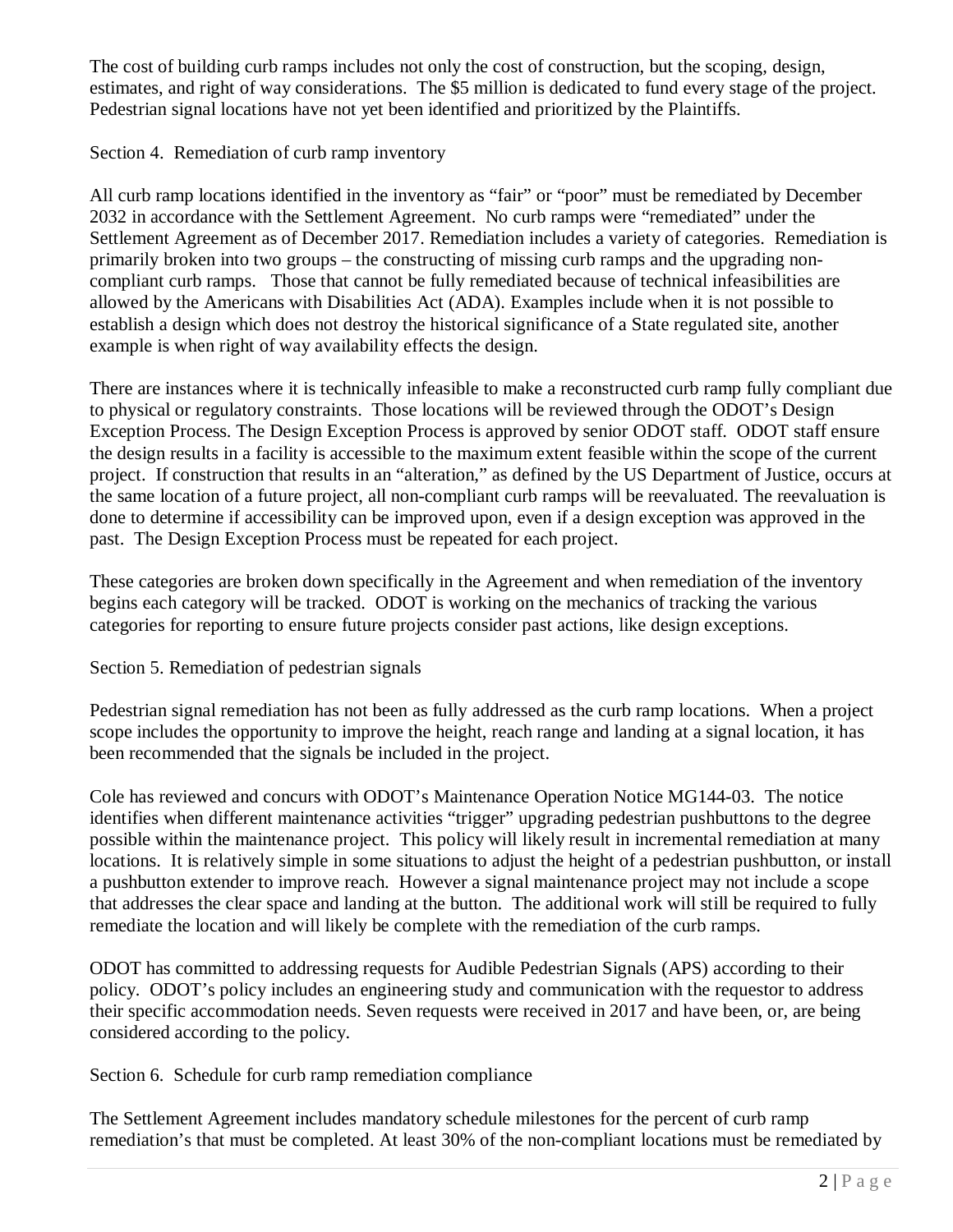December 31, 2022. State DOTs must scope, budget and design projects before they can be completed. ODOT will benefit from projects that are already scheduled, they have not routinely emphasized curb ramp specific projects. Getting these projects in the queue and ready to bid will initially take some time.

Priority locations identified by the Plaintiffs are included in the locations to be completed first. ODOT's report, Section 10, includes a relatively small percentage of the 26,000+ required ramps to be remediated. ODOT is working to identify methods to expedite design and construction and control budget in order to complete projects as quickly as possible in the future. It is anticipated that these activities will benefit the process and the first milestone will be met.

## Section 7. Accessibility Consultant

ODOT and AOCIL jointly selected Cole to provided services as the Accessibility Consultant. Responsibilities of the Consultant include working with ODOT to review and make recommendations on policies, standards, practices, training, forms, and guidance pertaining to curb ramps and pedestrian signals. Between June and the end of December 2017, Cole has worked jointly with ODOT to begin the reviews and make recommendations to the following, as noted in the Agreement:

- Curb ramp and pedestrian signal inspection forms
- The evaluation processes and data management for curb ramps and pedestrian signals
- · Design standards and details for curb ramps
- · Design exception forms and process to address technical infeasibilities in projects
- · Identify routine paving and signal maintenance activities that provide opportunities to improve access and required remediation of inaccessible curb ramps and signals
- Design training review, as design training is being provided to ODOT by another consultant team
- · Identify types of work that qualify as "alterations" that change the usability of a facility for pedestrians
- · Reviewed and made recommendations to the Temporary Pedestrian Accessible Route Plans

A flexible work plan was developed in coordination with ODOT to identify and loosely schedule policy updates and field inspections. Progress calls were initially scheduled, but both parties have agreed to initiate progress calls as needed.

Cole routinely provides technical assistance as needed while policies are being reviewed and developed. A concurrence process has been developed to document the agreements reached in policy development. In addition, Cole has reviewed the complaint process and spent extensive time reviewing select design exceptions to ensure the process is robust and encourages designers to consider alternative designs that might improve access. These activities are on-going.

Field inspection processes have been verified by Cole as third-party inspectors and multiple locations were visited to confirm data collected provides the information needed to determine compliance.

From June to December 2017 Cole made three weeklong trips for meetings in ODOT's offices in Salem, OR. These face-to-face discussions provided opportunities for in-depth discussions with a variety of divisions within the Department. The meetings have been collaborative with the environment of working together to find solutions and improvements. The goal is to help ODOT be successful in meeting the terms of the Settlement and taking steps towards making accessibility a primary consideration during the scoping, design and construction of pedestrian facilities. ODOT has been responsive to recommendations and guidance provided by the Cole team.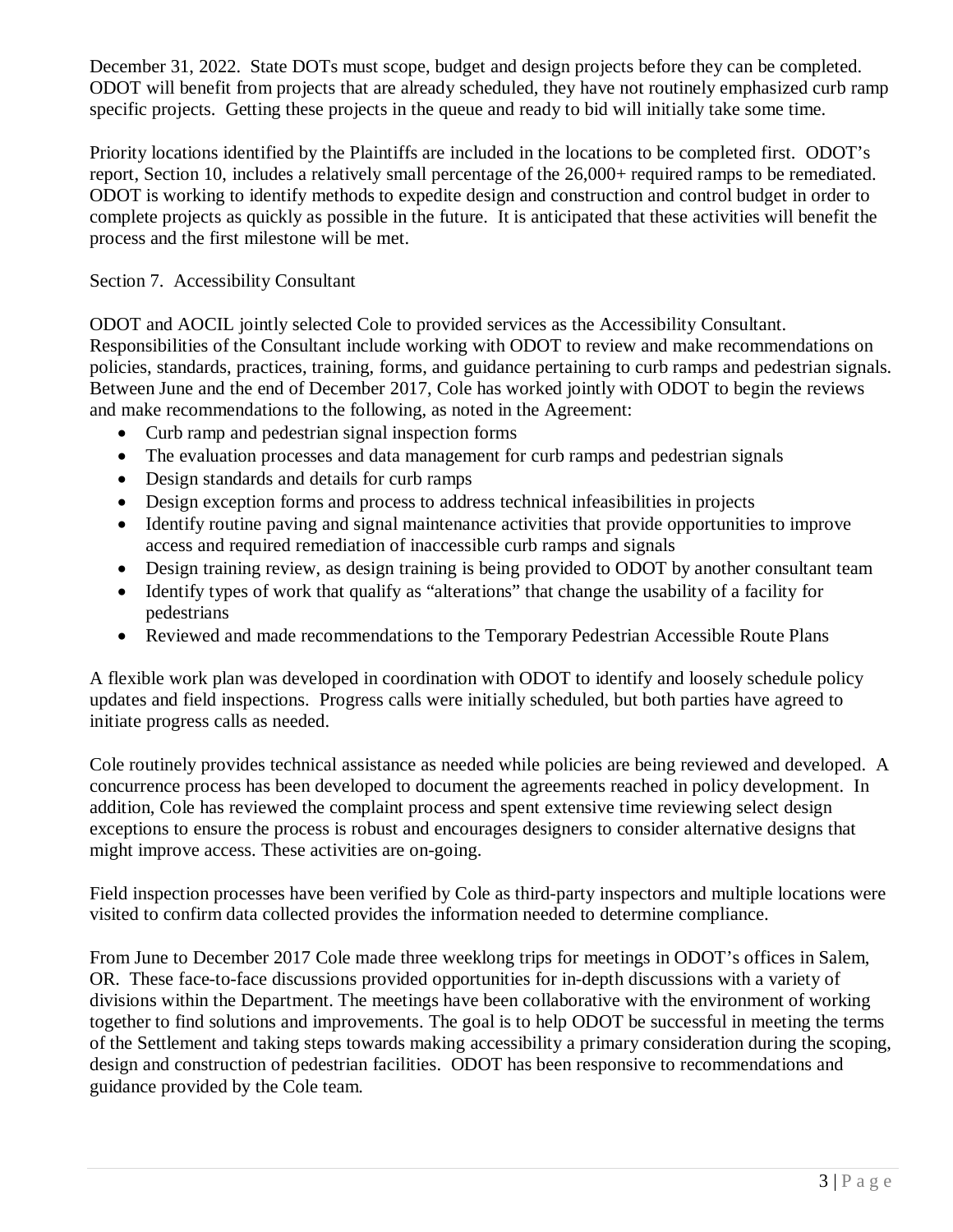#### Section 8. Reporting

Both ODOT and Cole, as the Accessibility Consultant, must provide annual reports to DRO to be distributed to the plaintiffs and made publically available on ODOT's website. Reports are also provided to the ADA Program Manager, Lisa Strader, and the ADA Coordinator, Becky Williams. ODOT provided the required report March 30, 2018, meeting the terms of the Agreement. This document serves as the report required by Cole.

Section 9. Alternate routes during construction

Temporary pedestrian routes during construction were discussed at several meetings. The Manual on Uniform Traffic Control is the resource used around the country and ODOT is using this document as policies are updated. Multiple work zone staff resources are available internally for differing levels of pedestrian access route disruption and ODOT has provided regional and headquarters experts to assist staff with any questions they may have. A vast amount of work zone information is also available on ODOT's website for easy access by outside designers, contractors, and the public.

An important aspect of all work zones is public notification. The plaintiffs have provided ODOT with Independent Living Center contacts around the state to improve the likelihood that information will be distributed to people with disabilities who may be impacted when pedestrian facilities are affected. This information is available to all of ODOT's regional staff.

Section 10. Monitoring

As required in the Agreement, ODOT's report includes an initial schedule of upcoming remediation activities. In 2018 remediation is planned at an estimated 822 curb ramps, including 17 from AOCIL's priority list. Cole will provide a third-party review to a portion of the locations, but the Plaintiffs have the right to request additional inspections.

Section 11. Attorney fees for past work No comments

Section 12. Dispute resolution and enforcement process No disputes were raised between June and December 2017.

Section 13. Termination No comments

Section 14. ODOT oversight

Lisa Strader has been identified as the ADA Program Manager. Lisa has been responsive to Cole's requests for meetings and information. Lisa appears to have a good overview of the activities and processes needed to make changes in a large organization.

Becky Williams has been identified as the ADA Coordinator and was integral in explaining the processes used to address Comments, Questions, Concerns or Requests (CQCR) and Complaints.

Section 15. Public complaint and request process

Pedestrians who encounter issues or have questions about the accessibility of ODOT's facilities can find a CQCR form on the website to provide information about locations. They can also contact regional offices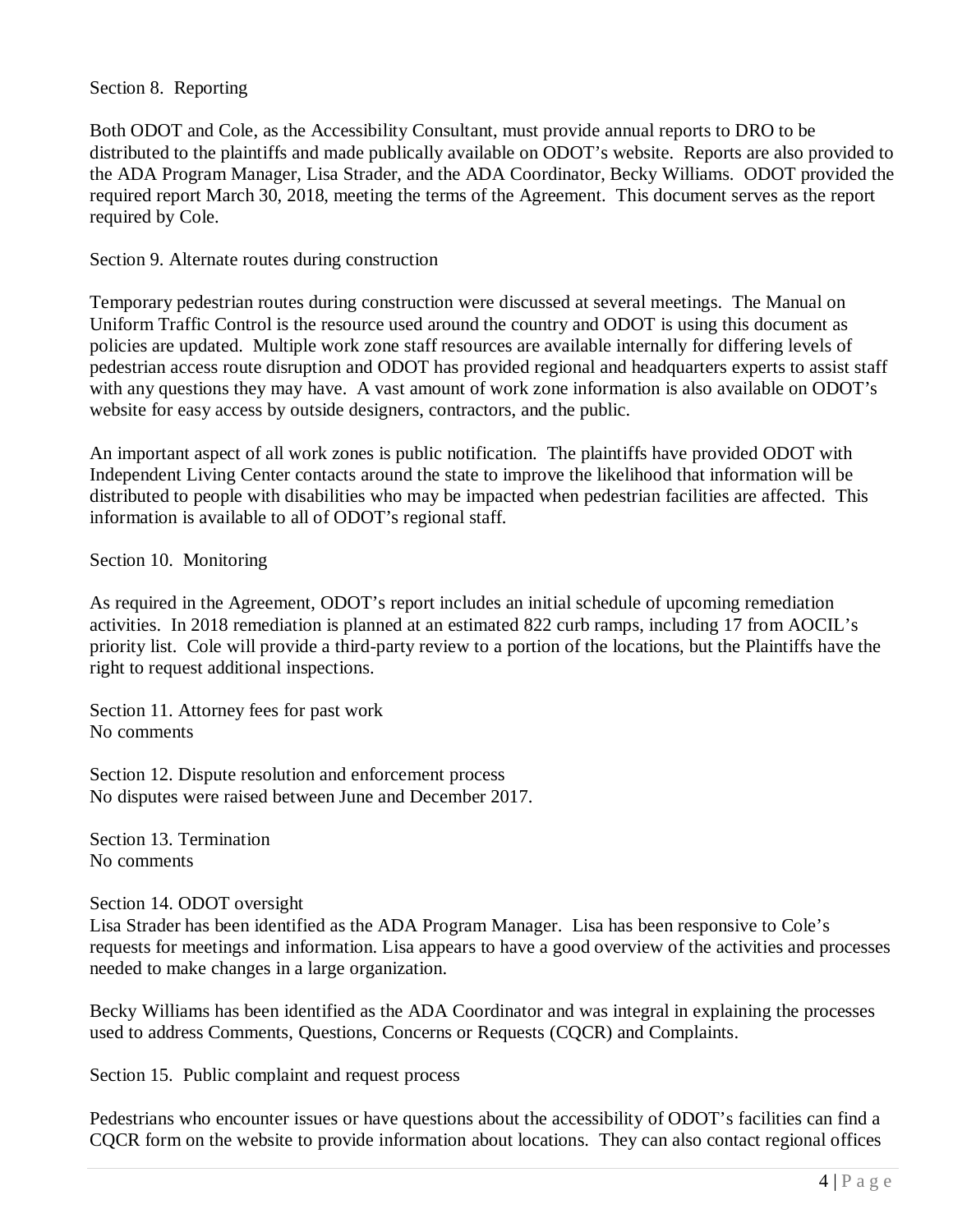or headquarters' staff for assistance in completing a request form or filing a complaint. ODOT has provided a link to the form in their annual report.

The ADA COCR Communications Team addresses COCR policy and a very detailed process has been developed to track and hold staff accountable for follow up. Multiple methods are available for contacting the civil rights staff. Separate links are provided on the Civil Rights website to file official complaints with either ODOT or the US Department of Justice.

Section 16. Self-evaluation and transition plan ODOT's 2017 Transition Plan is available on their Civil Rights webpage.

Section 17. Joint press release No comments

Section 18. Enforceable agreement, class certification, and fairness hearing No comments

Section 19. No admission of fault No comments

Section 20. Force Majeure No comments

Section 21. Funding

As projects are scoped under different categories, funding is being included to address pedestrian accessibility. In addition to routine projects that include curb ramps and pedestrian signals, ODOT has dedicated funds for curb ramp only projects.

Section 22. Authorized signatures No comments

Section 23. Integrated agreements No comments

Section 24. Counterparts No comments

Section 25. Notices No comments

### Section 26. Transportation remediation

ODOT is working with the Public Transportation Advisory Committee to improve overall access to transportation options. They have received updates on ODOT's progress with the Agreement and have selected a member of AOCIL to participate as the Senior and People with Disabilities committee member. ODOT has recommended a permanent working group to address the broader questions of transit accessibility. Those include funding and access and they are receptive to recommendations made by the working group and committee.